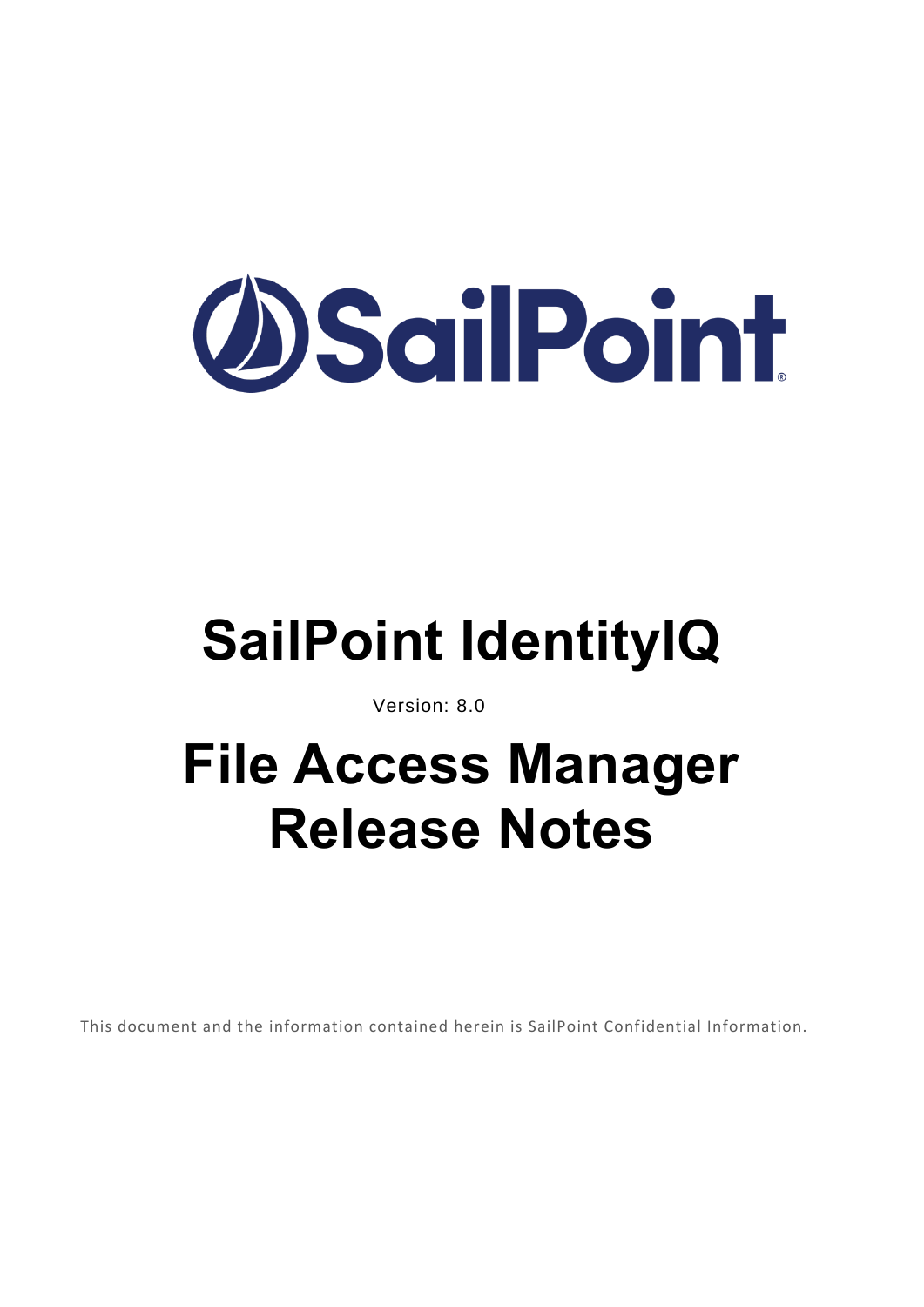

#### **Copyright ©2019 SailPoint Technologies, Inc., All Rights Reserved.**

SailPoint Technologies, Inc. makes no warranty of any kind with regard to this manual or the information included therein, including, but not limited to, the implied warranties of merchantability and fitness for a particular purpose. SailPoint Technologies shall not be liable for errors contained herein or direct, indirect, special, incidental or consequential damages in connection with the furnishing, performance, or use of this material.

#### **Restricted Rights Legend.**

All rights are reserved. No part of this document may be published, distributed, reproduced, publicly displayed, used to create derivative works, or translated to another language, without the prior written consent of SailPoint Technologies. The information contained in this document is subject to change without notice.

Use, duplication or disclosure by the U.S. Government is subject to restrictions as set forth in subparagraph (c) (1) (ii) of the Rights in Technical Data and Computer Software clause at DFARS 252.227-7013 for DOD agencies, and subparagraphs (c) (1) and (c) (2) of the Commercial Computer Software Restricted Rights clause at FAR 52.227 -19 for other agencies.

#### **Regulatory/Export Compliance.**

The export and re-export of this software is controlled for export purposes by the U.S. Government. By accepting this software and/or documentation, licensee agrees to comply with all U.S. and foreign export laws and regulations as they relate to software and related documentation. Licensee will not export or re-export outside the United States software or documentation, whether directly or indirectly, to any Prohibited Party and will not cause, approve or otherwise intentionally facilitate others in so doing. A Prohibited Party includes: a party in a U.S. embargoed country or country the United States has named as a supporter of international terrorism; a party involved in proliferation; a party identified by the U.S. Government as a Denied Party; a party named on the U.S. Government's Specially Designated Nationals (SDN) List; a party prohibited from participation in export or reexport transactions by a U.S. Government General Order; a party listed by the U.S. Government's Office of Foreign Assets Control as ineligible to participate in transactions subject to U.S. jurisdiction; or any party that licensee knows or has reason to know has violated or plans to violate U.S. or foreign export laws or regulations. Licensee shall ensure that each of its software users complies with U.S. and foreign export laws and regulations as they relate to software and related documentation.

#### **Copyright and Trademark Notices.**

Copyright ©2019 SailPoint Technologies, Inc. All Rights Reserved. All logos, text, content, including underlying HTML code, designs, and graphics used and/or depicted on these written materials or in this Internet web site are protected under United States and international copyright and trademark laws and treaties, and may not be used or reproduced without the prior express written permission of SailPoint Technologies, Inc.

"SailPoint Technologies & Design," "SailPoint," "IdentityIQ," "IdentityNow," "SecurityIQ," "IdentityAI," "AccessIQ," "Identity Cube" and "Managing the Business of Identity" are registered trademarks of SailPoint Technologies, Inc. "Identity is Everything" and "The Power of Identity" are trademarks of SailPoint Technologies, Inc. None of the foregoing marks may be used without the prior express written permission of SailPoint Technologies, Inc. All other trademarks shown herein are owned by the respective companies or persons indicated.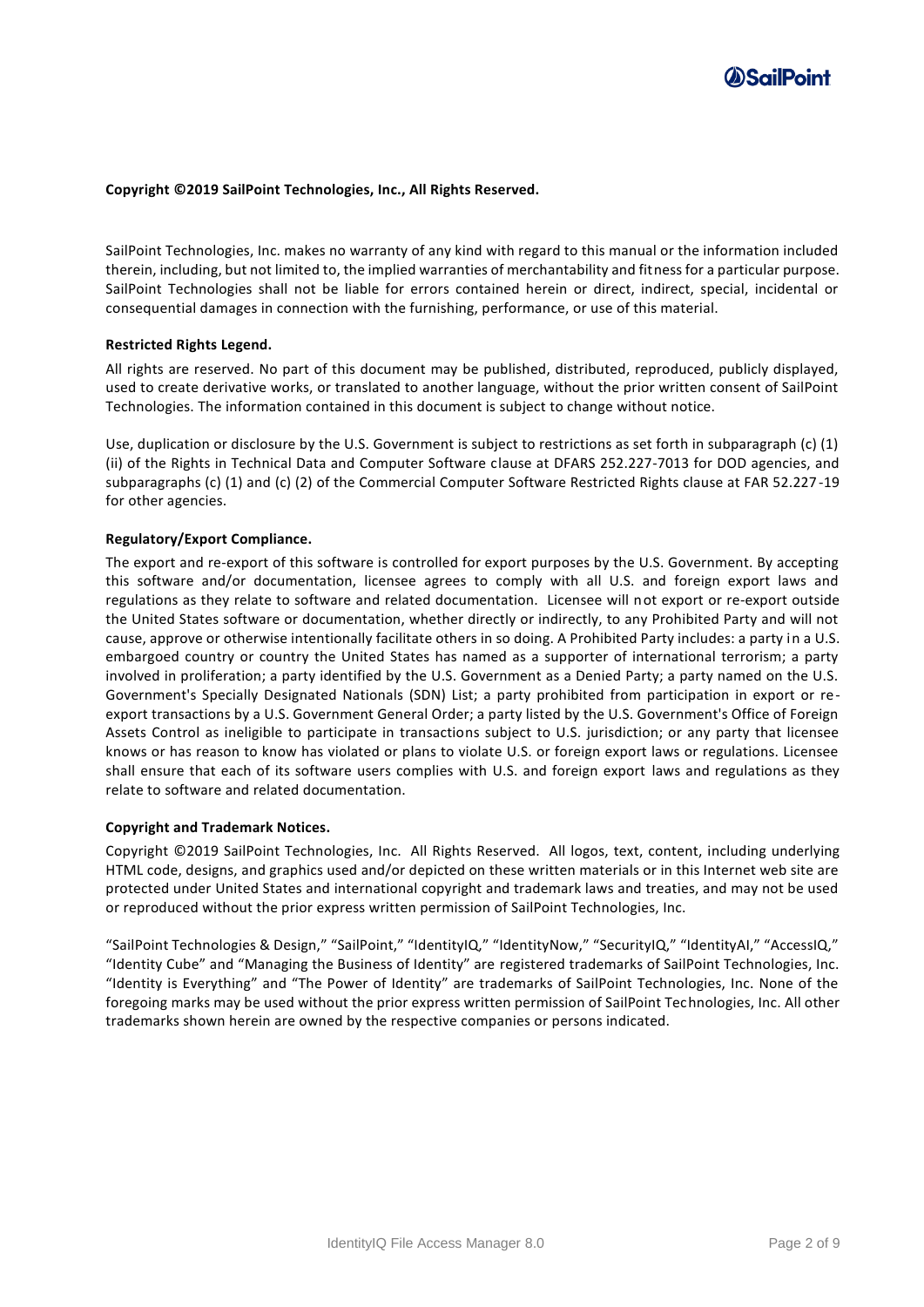# **IdentityIQ File Access Manager Release Notes**

These are the release notes for IdentityIQ File Access Manager, version 8.0.

The release notes contain the following information:

- New Features
- Enhancements
- Discontinued features
- Upgrade considerations
- Known issues

| <b>System</b>                                    | <b>Supported Versions</b>                 |
|--------------------------------------------------|-------------------------------------------|
| IdentityIQ File Access<br><b>Manager Servers</b> | Windows 2012/2012R2/2016 / 2019*          |
| Workstation                                      | Windows 7 and above                       |
| <b>Browser</b>                                   | IE11, Edge, Safari, Chrome, Firefox       |
| Database                                         | MS SQL Server 2008R2/2012/2014/2016/2017* |

#### **Server Support Information:**

\* Support for this version was added in release 8.0 of IdentityIQ File Access Manager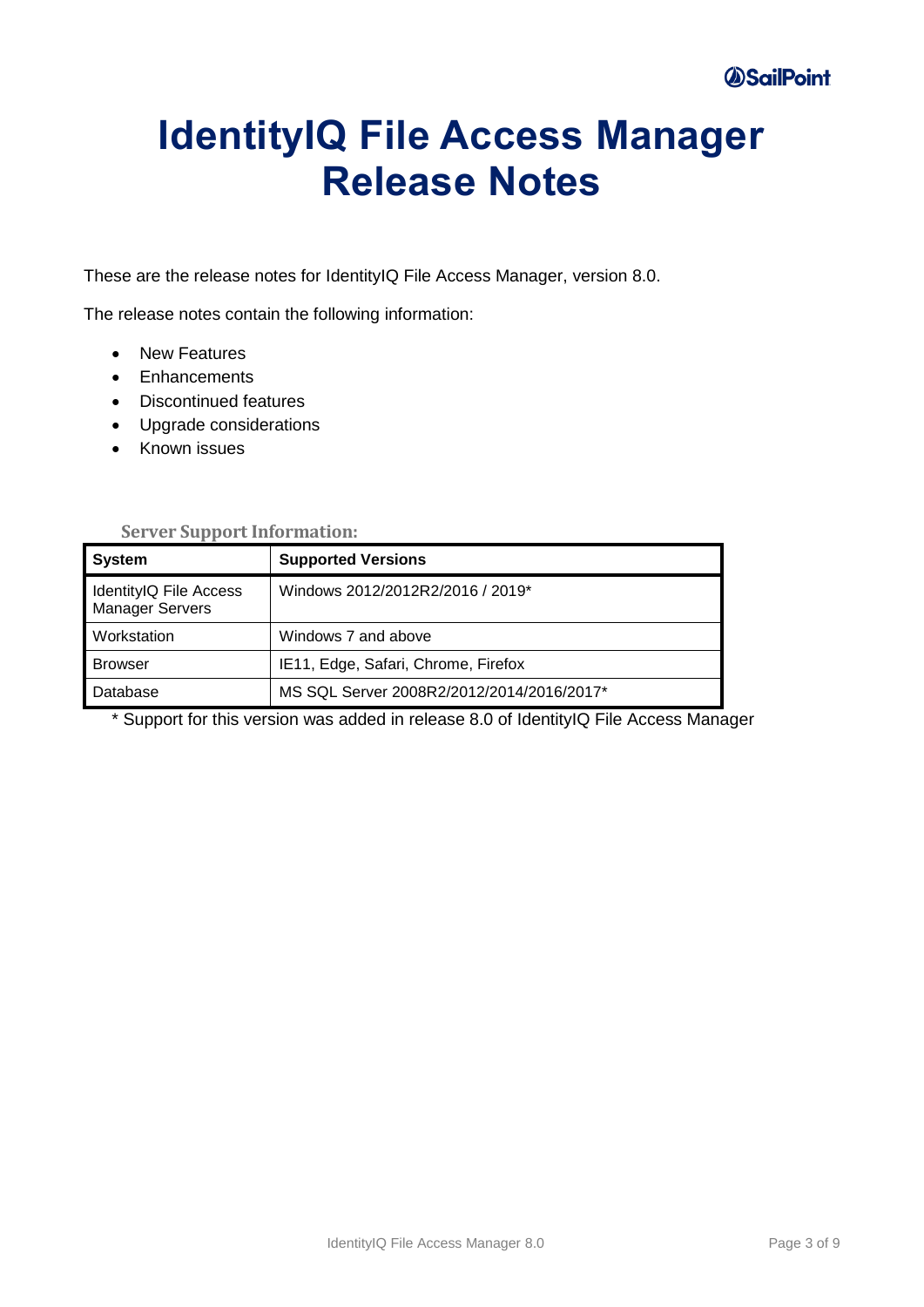# **New Features**

# **Terminology changes in 8.0**

With the rebranding of SecurityIQ to **IdentityIQ File Access Manager**, the terms below have been converted to fit the IdentityIQ terminology and schema. Some of the legacy terms might still appear in some of the application screens and the accompanying documentation.

IdentityIQ File Access Manager release 8.0 is the next release following SecurityIQ release 6.1

| <b>IdentityIQ File Access Manager term</b> | Legacy term |
|--------------------------------------------|-------------|
| IdentityIQ File Access Manager             | SecurityIQ  |
| Capability                                 | Role*       |
| Right                                      | Permission* |

\* These terms are still in use in the IdentityIQ File Access Manager Admin Client.

# **Disaster Recovery**

Support of a parallel disaster recovery environment with a one-step failover from Production to the Disaster Recovery environment and back.

Each server can be designated as either Production or Disaster Recovery. For each service and collector installed the user assigns a Production server, and, an optional Disaster Recovery server.

# **User Rights and Scope Management**

This release introduced a new concept to the File Access Manager web client: Role-based user access management. The File Access Manager administrator can now determine **what** a user can do in the File Access Manager (rights and capabilities), and **which business resources** each user can view (user scope).

The administrator can create capabilities (sets of user rights) to fit their needs, in terms of screens the user can access, and actions the user can perform on each screen.

The user scope can be added individually or uploaded from a file via a scheduled task to maintain a fully up to date list.

You can assign "Full Scope" to a user – thus granting access to everything.

# **Assigning AD Groups to Capabilities**

You can now assign Active Directory groups to capabilities, thus granting the entire group access to IdentityIQ File Access Manager. Previously it was necessary to add each member individually.

# **Data Classification**

#### **OCR capability for Data Classification**

The Data Classification has been extended to identify text within image files using optical character recognition. This will enable identifying sensitive data over text embedded in scanned documents, pictures etc. This will help enforcement of the existing Data Classification rules over a wider set of content.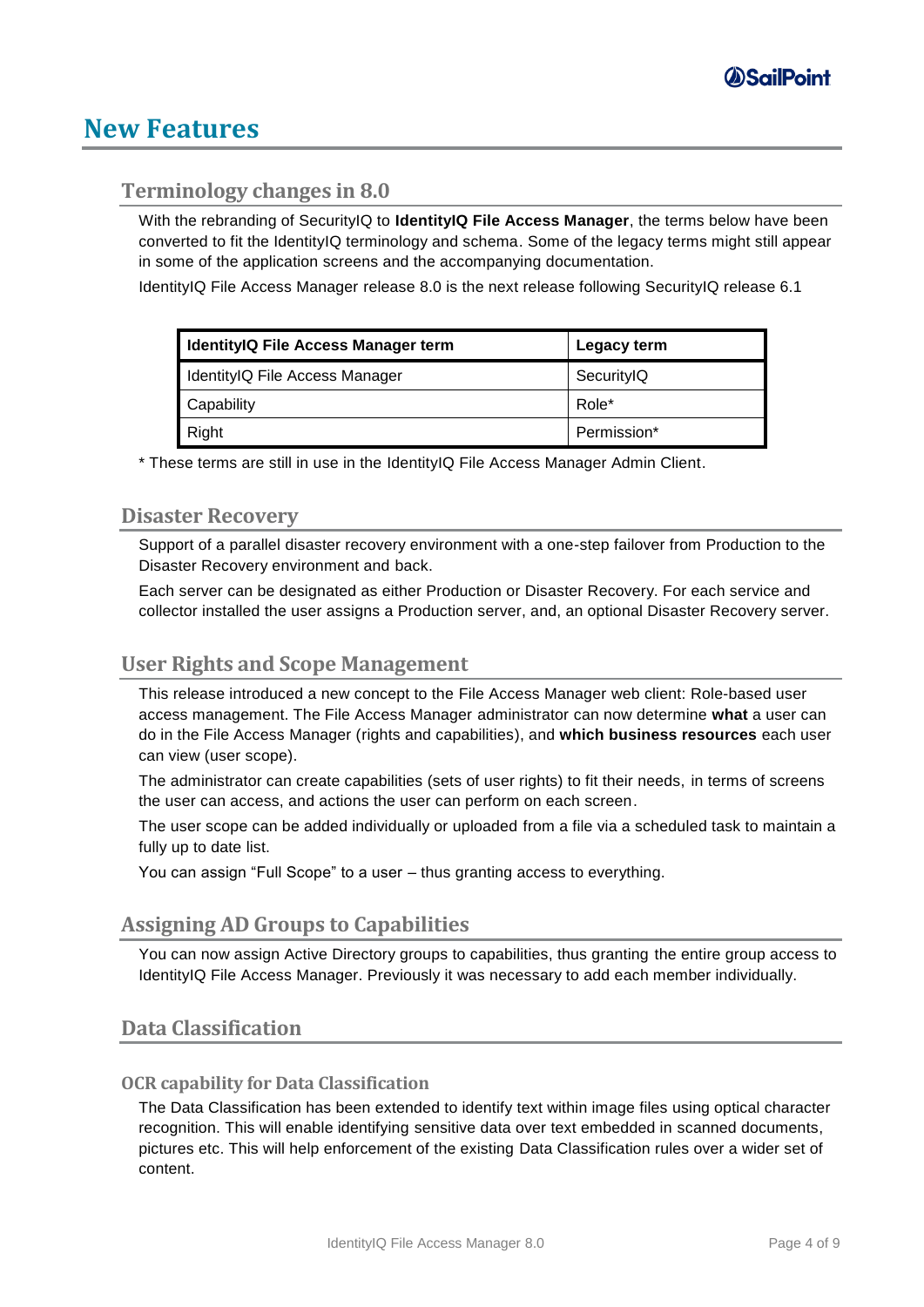

The OCR process should be configured carefully to concentrate the scanning on business resources that are likely to contain sensitive data.

**New file extensions identified by Data Classification**

The classification engine reads file content, based on the file extension. The following file extensions were added to the Data Classification: Text: csv (Comma Separated Values files) Image (See OCR above): jpeg, jpg, tif, tiff, gif, png, wmf, emf, bmp,

# **File-Level permission collection**

Cloud application storage enables maintaining permissions below a folder (or similar) level. File level permission collection was added to the following applications:

- ◆ One Drive
- <sup>⧫</sup> SharePoint Online

This capability is set to inactive by default for performance reasons.

# **Security Enhancements**

**Allow using external CA issued certificates**

Expanding our current self-signed certificate mechanism to allow external certificates.

# **New Connectors**

#### **CIFS Connector**

A generic CIFS connector which can be renamed per deployment.

This connector supports Crawl, Permission Collection and Data Classification.

This connector does not include local users/groups when collecting permissions.

#### **MS SQL Connector**

The SQL connector enables connection to an MS SQL resource. The connector supports crawling, and permissions collection. This connector does not perform actual direct activity monitoring as other File Access Manager connectors do. It can be configured to analyze user generated activity data for use within File Access Manager.

#### **CTERA connector**

CTERA provides cloud gateway services to organizations. This new connector for CTERA connects to a CTERA master gateway. It supports crawling, permission collection, and data classification.

### **Windows file server**

The Windows File Server connector has been expanded to support Windows Server 2019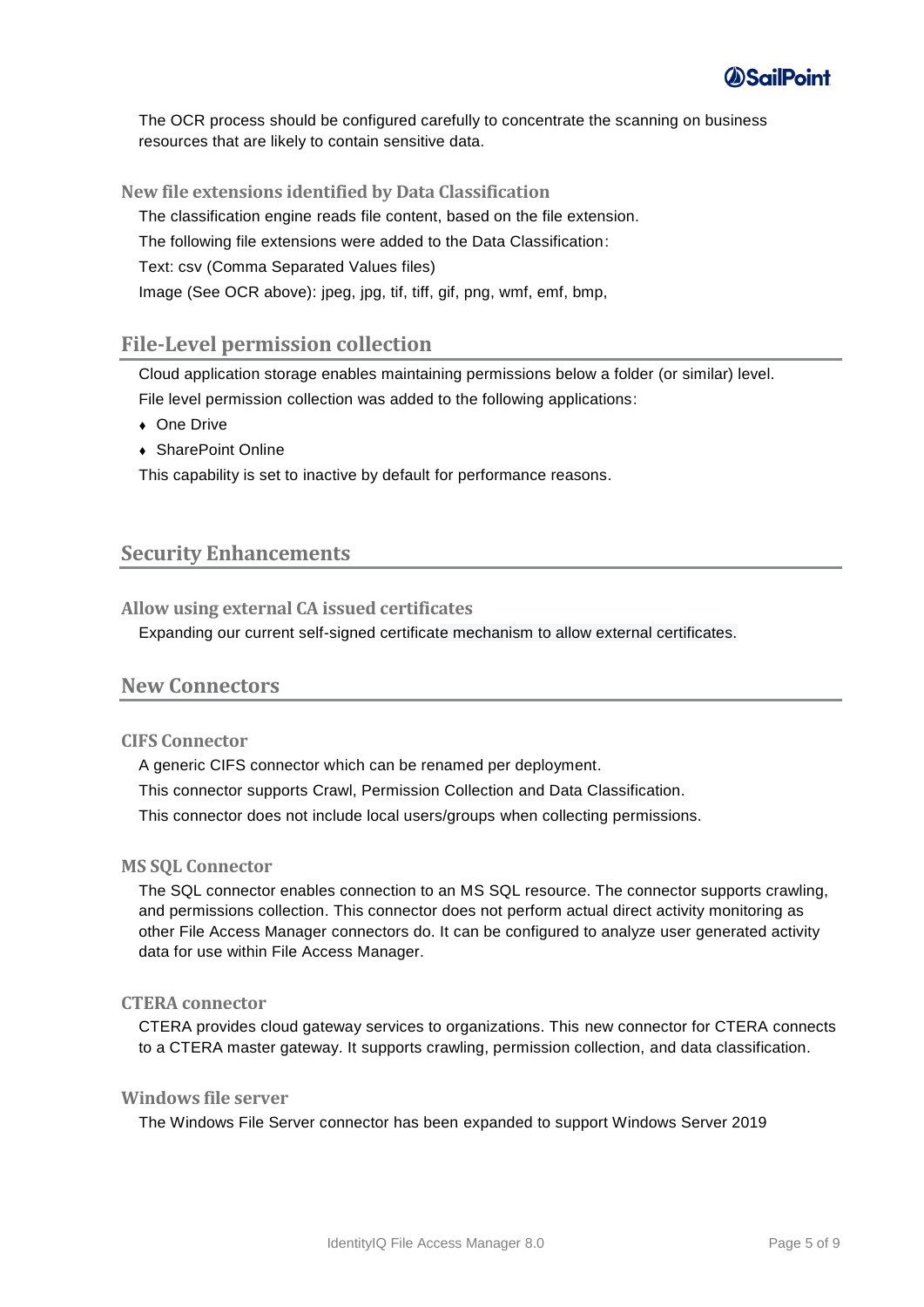# **New IdentityIQ File Access Manager APIs**

# **DataClassificationCategories**

The API retrieves a list of all File Access Manager Data Classification categories. An optional filter of category enables calling a single category record.

### **DataClassificationResults**

For each resource requested, this endpoint returns an object including the file name, policy, rule, and categories that triggered the classification for this file, as well as the number of times a category match was found. This endpoint supports DFS addresses, if the DFS applicationId is requested.

### **Capabilities**

The API retrieves a list of capabilities, including the capability description, the rights each capability includes, and associated users and groups. Optional filters include capability, right, and user names.

#### **KPIs**

The API returns the count and score of KPIs calculated in IdentityIQ File Access Manager. This is a read only endpoint.

# **IdentityIQ File Access Manager Web Client New Features**

**Localization expanded to include these additional languages:**

- ◆ Traditional Chinese/ZH-TW
- ◆ Swedish/sv-se
- <sup>⧫</sup> Dutch/nl-nl
- <sup>⧫</sup> Danish/da

### **Filtering Campaigns by current status**

Filtering expanded to include all campaign statuses, when selecting running, completed, or failed campaigns.

#### **Audit Log**

IdentityIQ File Access Manager now stores all activities in the web client to an audit log on a database. Administrators can run a report to view and export all or part of this audit log.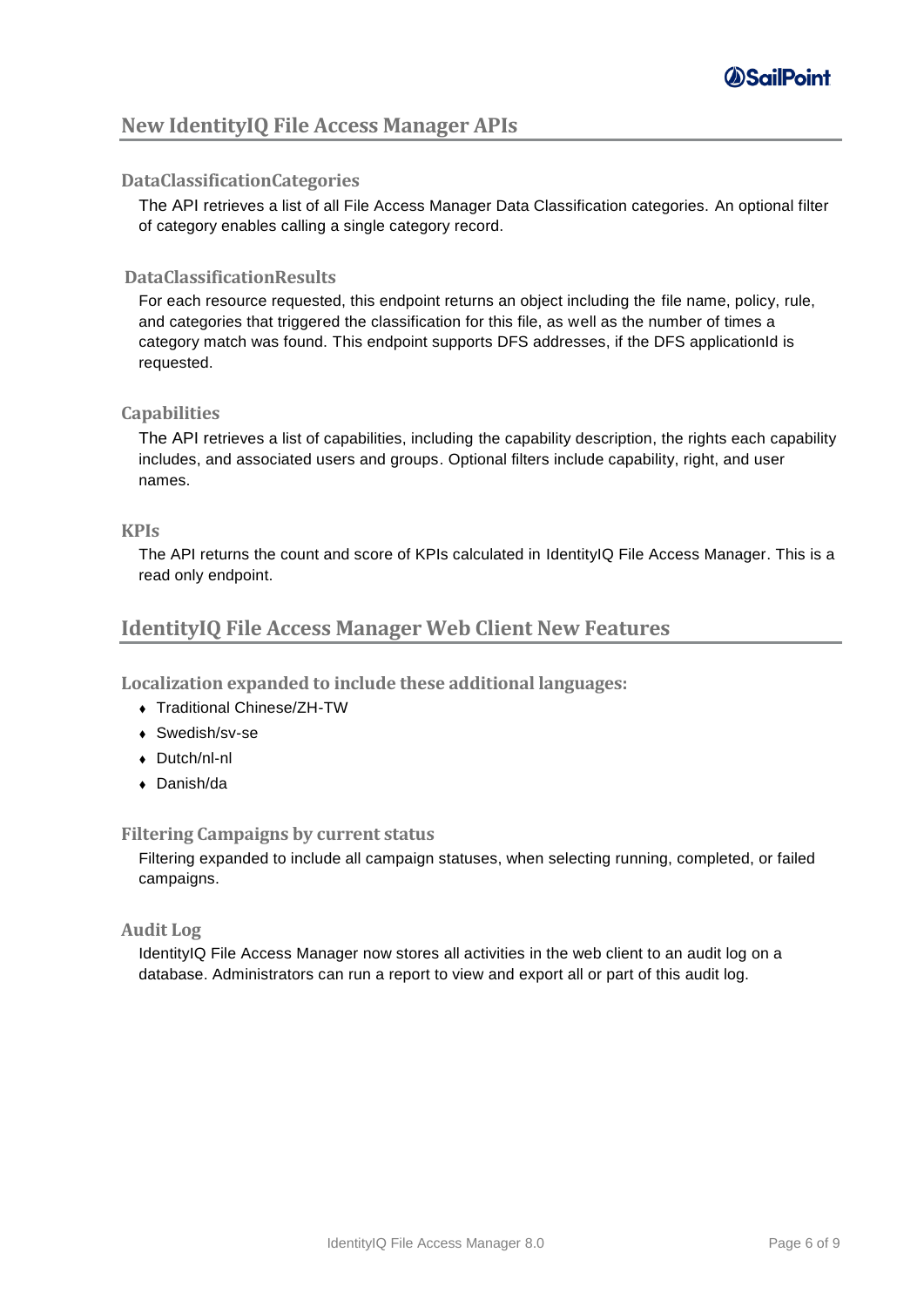# **Enhancements**

# **Updates to IdentityIQ File Access Manager APIs**

### **businessResource Endpoint**

New filter parameter: *parentResourceId*. When used, the filter will return the first level under the parentResouceId. If it is empty, the filter will return the top level only.

Updated filter parameter: *parentApplicationID*. from this release it can be sent alone. If so, the endpoint will return the top-level resources of the specified application.

### **Permissions Endpoint**

New filter parameter: userUniqueIdentifier added alongside groupUniqueIdentifier to return the permissions of the user or group on each business resource.

# **Installation process**

Supporting Strict CLR Security when connecting to an SQL Server 2017 and above. The new option **"Assemblies Certificate checkbox"** in the installation screen will import a certificate into the Master database.

# **Notification of new File Access Manager Releases**

When there are new software updates for IdentityIQ File Access Manager, the system will send an email to the application administrator to notify them.

# **Auto-retry of tasks**

The user can now set an auto-retry for failed tasks. The setting is done in the web client per task type. By default, some task types are set to auto retry twice. A full list is in the documentation.

# **Data Classification can read unencrypted metadata of encrypted files**

The Data Classification module supports reading unencrypted metadata from encrypted files.

# **IdentityIQ File Access Manager Web Client enhancements**

#### **Updated web client URLs**

The IdentityIQ File Access Manager web client was renamed to: [server]/identityiqfam The API documentation has been renamed to: [server]/identityiqfamapi/docs/

#### **Menu navigation updates**

The IdentityIQ File Access Manager is in process of migration to a new design of the user interface. Screens will be transferring to the new design over the next few releases.

#### 1) **Settings** → **\* Exclusions menus**: Unifying these menus to be under the menu item

# **Settings** → **Account Exclusions**

▪ Goals Exclusions (Previously called "Data Owner Exclusions")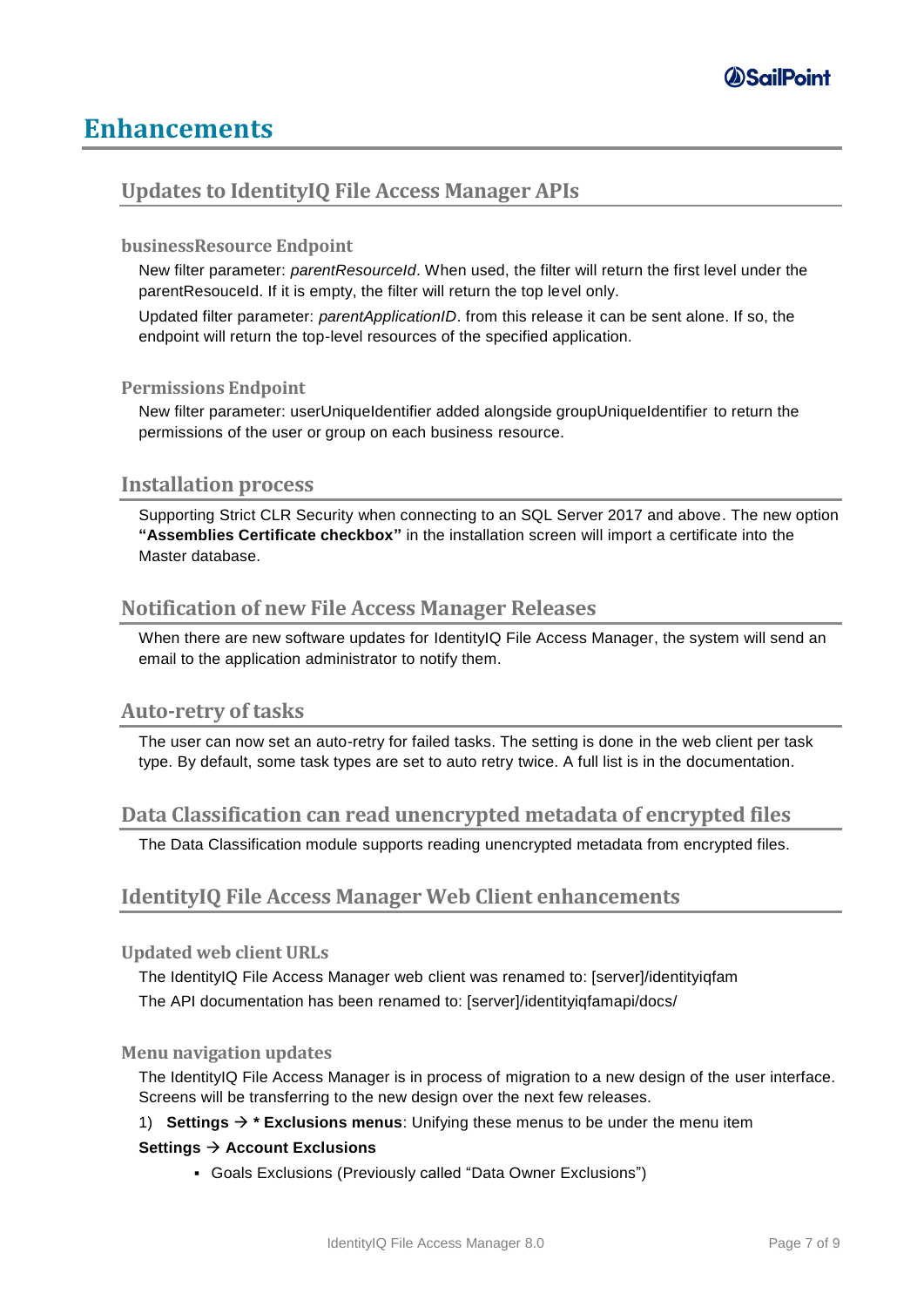

- Alert Exclusions
- **Sensitive Account Exclusions**
- 2) The tabs under **Settings**→**General** have been expanded to a full screen and are accessible via a submenu under **Settings** → **General**.
	- Path Display
	- Overexposed Resources
	- Task Auto Retry
	- **API Authentication**

# **Data Ownership**

**Bulk Data Owners Import removed from the admin client User Scope Import added to the web client**

**Removed the Resources** → **Dashboard screen Data Ownership widget from the user Dashboard**

To access the KPI data for any owned resources, simply grant the user the right to access the **Dashboard** → **Data Owner** screen.

(Note: This does not grant data owner capability. Only access to the screen)

# **Reports**

**Add filter for 'Number of matches' in all Classified Data report templates**

Added a filter to the Data Classification report templates by number of matches – larger or smaller than a given match count.

# **Process improvements**

The stale data calculation was enhanced to include more methods of determining when a business resource was last accessed.

# **Performance improvements**

#### **Avoid Activity Duplication for Windows file servers**

Activities are now listed under the share that the activity was executed in. We no longer duplicate the activity in case there is an overlapping share.

# **First Crawl Time**

Significant improvements in the crawl code. The first crawl time is improved by approximately 40%.